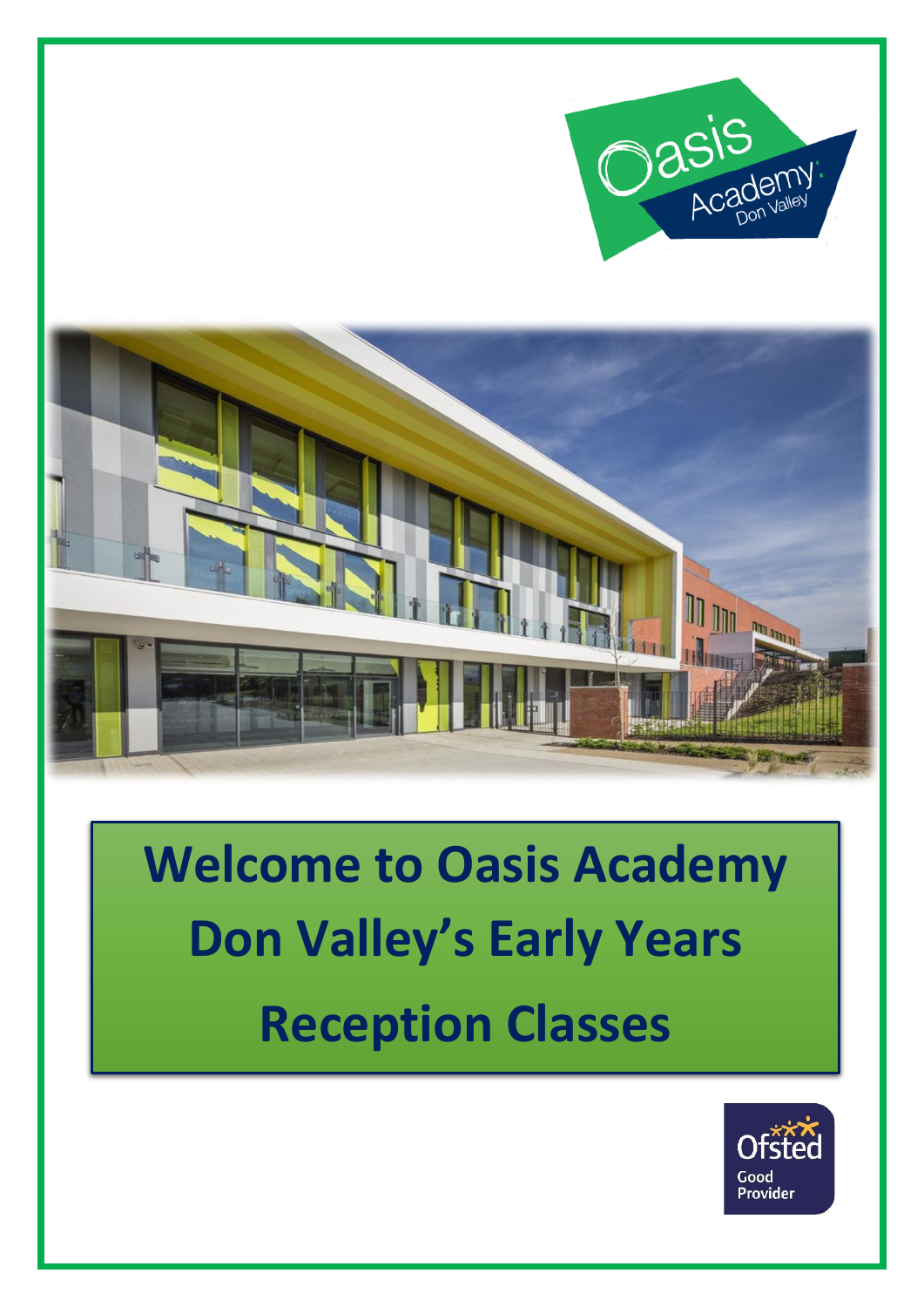We are pleased to welcome you and your child into their Reception class here at Oasis Academy Don Valley (OADV). This is your child's first step into school life and by working together, we can make it a happy one.

For the first time since the COVID pandemic has happened we are able to go back to our old ways of transitioning children into our Reception Classes. This means that you and your child are able to come and see the classroom before September during our jump up days and meet some of the EYFS Team here at OADV. Not only this but there will be home visits in September, which we will inform you of during your jump up days, and your class teacher and other adult (teaching assistant) will come to your home.

However, in the meantime we are hoping this first welcome booklet will tell you more about our OADV family, our reception teachers, classrooms, and information on how you can help at home in preparation for full time school.

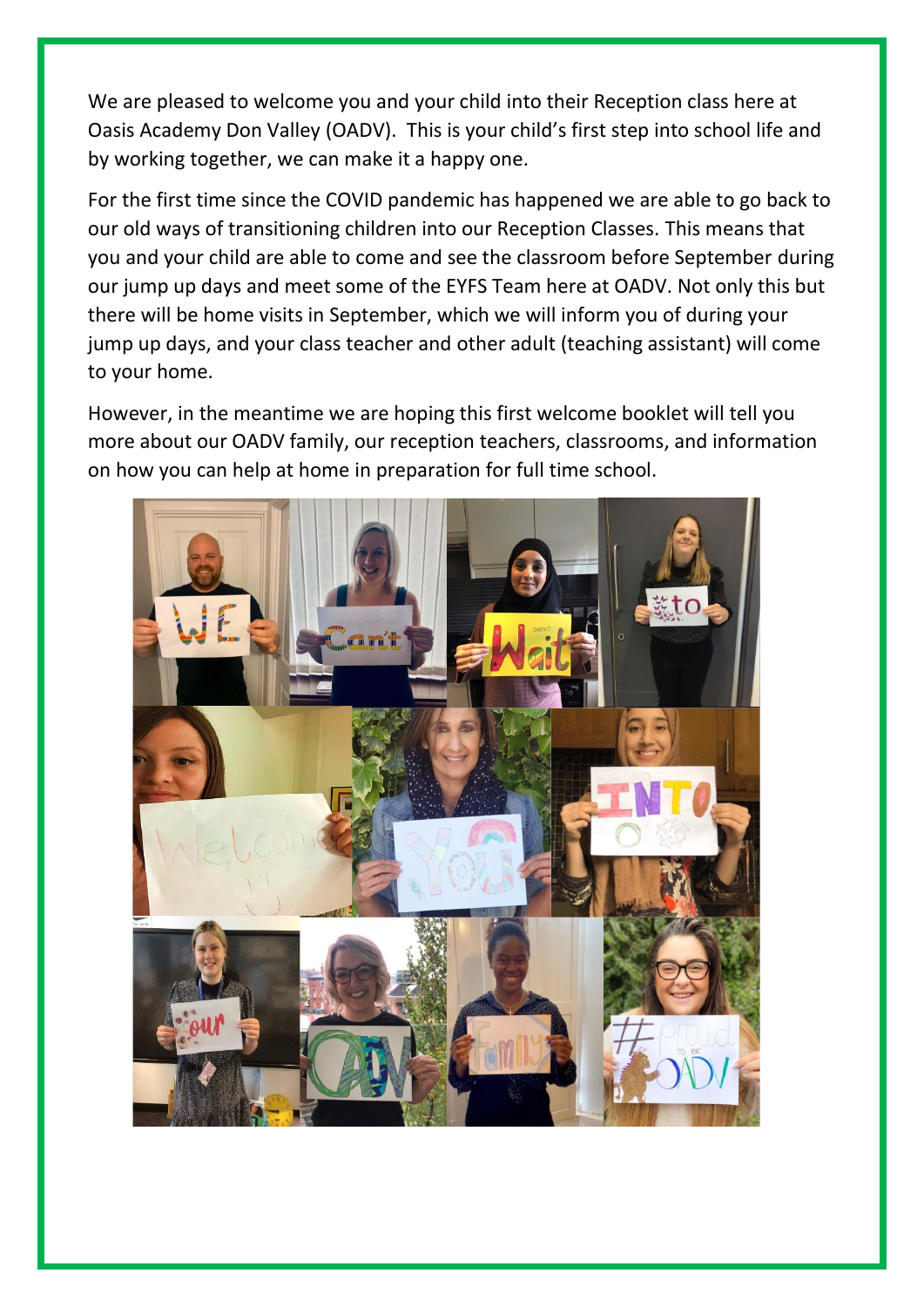Here are some of our fantastic OADV family; our Academy Principal, Mr Pape and our Head of Primary Mrs Michels, as well as our EYFS Phase Lead, Miss De Sousa. We are all looking forward to meeting you.



*I am Mr Pape and I am the Principal here at Oasis Academy Don Valley and have been here since the Academy opened in 2015. I look forward to welcoming you in joining our Academy community in September 2022.*

*I am Mrs Michels and I am the Head of Primary. I am here to ensure you all receive the best possible education, making sure you enjoy your learning whilst learning many new things!*

## Our EYFS Phase Leader is:



*Hello Everyone! My name is Miss De Sousa, and I am the teacher in Class Donaldson. I have been a teacher at Oasis Academy Don Valley since 2018 and I am also the EYFS Phase Lead. I absolutely love learning, and I can't wait to help your children through their first year of formal education – we always have a blast! I have a twitter account, if you can, follow me on it below:*

**[@MissDeSousa9](https://twitter.com/MissDeSousa9)**

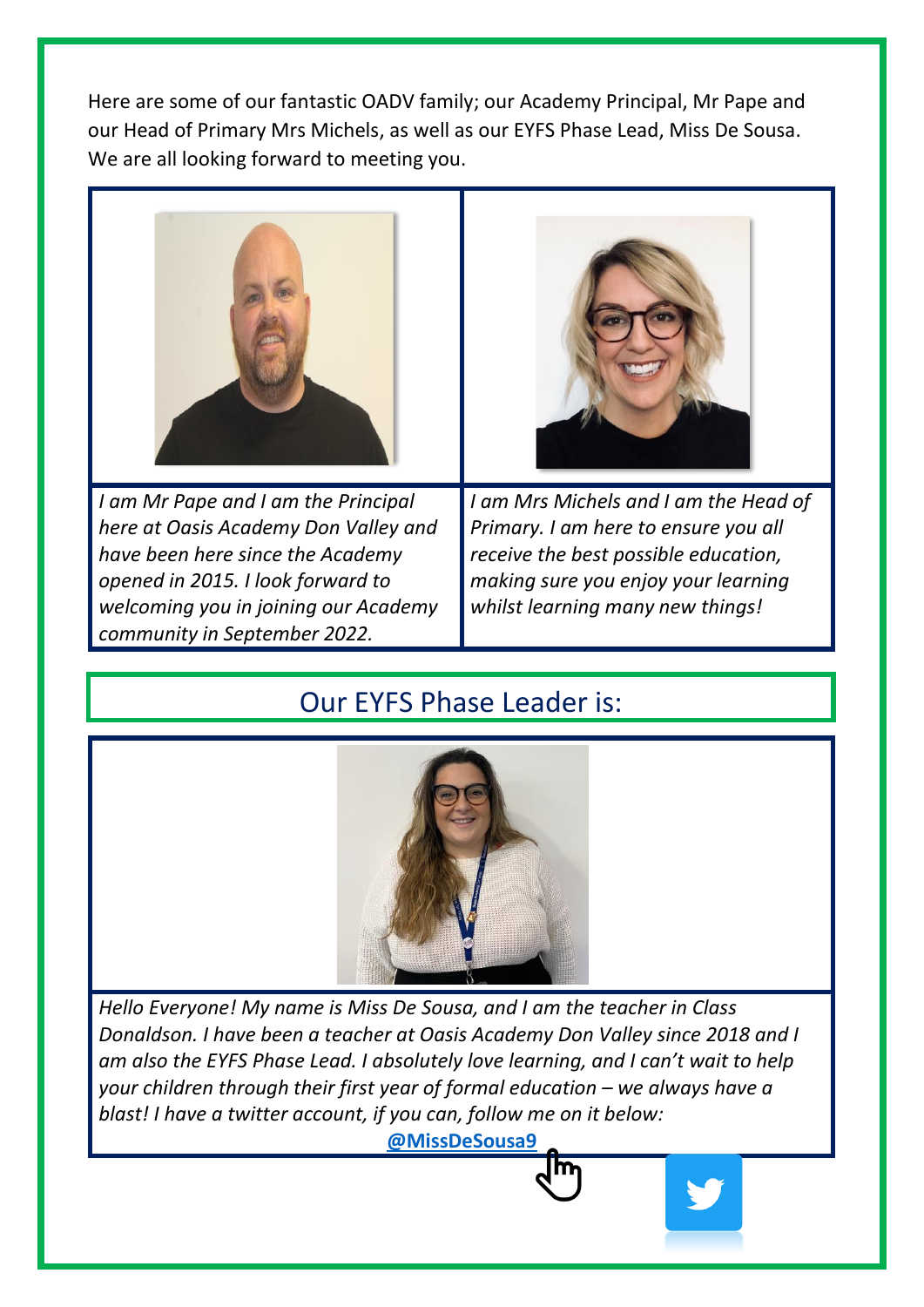We will let you know nearer the time which class your child will be joining in September and who their teacher will be. Our Reception classes work very closely together so you will get to know both of our teachers very well.

#### Our Reception classrooms:



We have a lot of fun in Reception. When we are in our class, we have a lot of time to explore both inside and outside. We also have special visitors, including police officers and authors. We visit the local library, go to the supermarkets, visit castles and farms.

### Preparing for Reception:

- 1. Talk with your child about school and all the exciting things they will learn, be positive.
- 2. Teach your child to get dressed on his/her own and to use the toilet without needing help. (Dresses, undresses and manages own personal hygiene is part